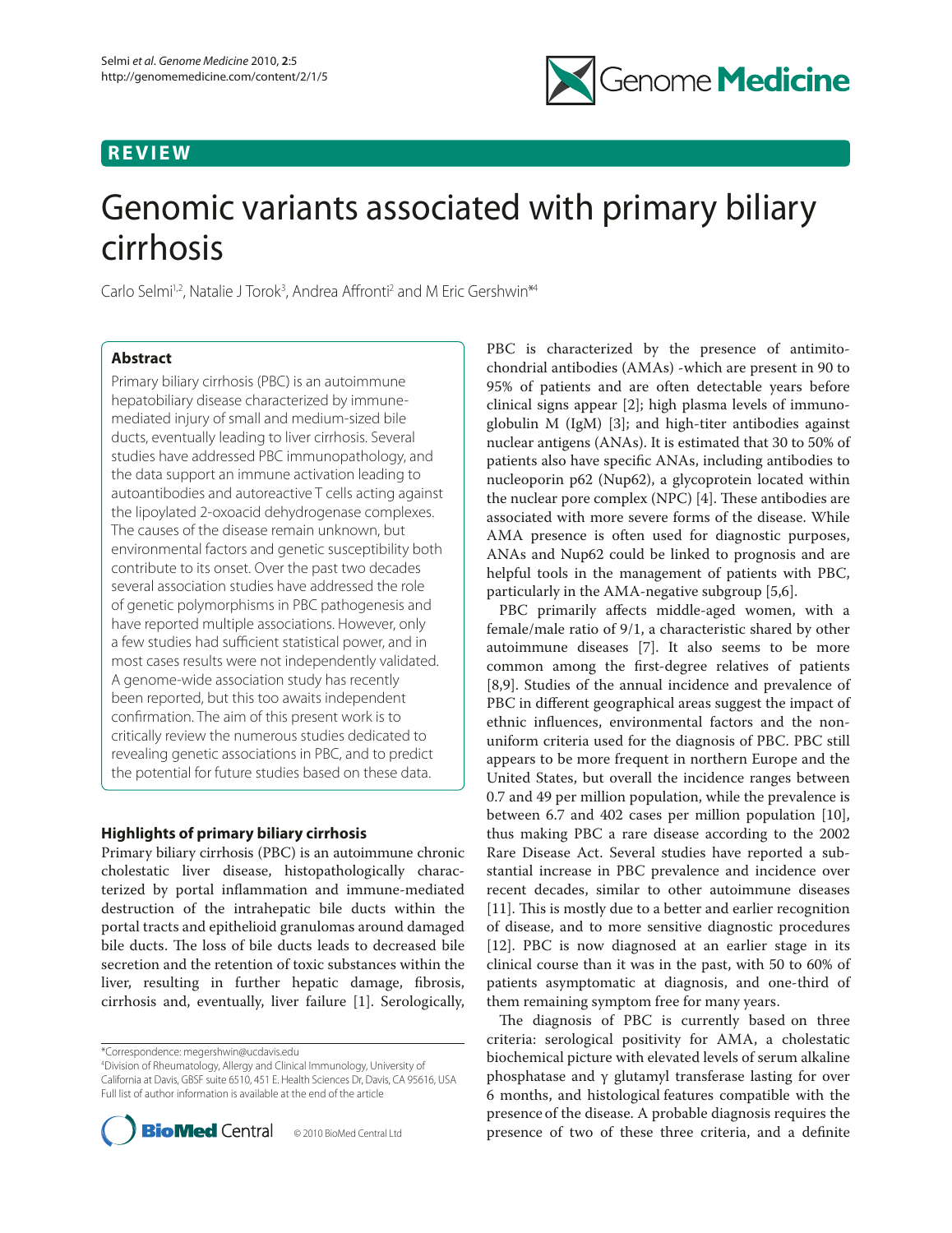diagnosis requires all three. In about 5 to 10% of cases, a compatible liver biopsy together with biochemical cholestatic features of PBC but in the absence of AMA is seen. This connotes the condition known as AMA-negative PBC or 'autoimmune cholangiopathy', now considered a nosological entity, practically identical to PBC apart from the serological profile [13,14]. From a clinical standpoint, PBC can be divided into four stages: presymptomatic (characterized by AMA seropositivity with abnormal liver tests and without symptoms), asymptomatic (AMA seropositivity and abnormal liver tests), symptomatic (patients present PBC-related symptoms), and decompensated (symptoms and complications of end-stage liver disease).

The natural history of PBC is characteristically associated with important variations: while some patients present with a slowly progressive disease, others have an early onset of complications. A recent case-control study [15] showed not only that PBC is associated with other autoimmune diseases in 30% of cases (Raynaud's syndrome in 12%, Sjögren syndrome in 10%, rheumatoid arthritis in 10%, autoimmune thyroid disease in 9%, systemic lupus erythematosus (SLE) in 3% and scleroderma in 2% of cases), but also that this association may be considered a negative prognostic factor. Finally, although several studies have suggested that the early use of ursodeoxycholic acid has a positive impact on prognosis, none of the current models of treatment have shown a definitive impact on the natural history of PBC [16], and at the end stage of the disease, liver transplantation is the only effective mode of treatment [17].

## **Etiopathogenesis of PBC**

Factors leading to PBC onset remain poorly understood, but several lines of evidence suggest that immunemediated mechanisms play a crucial role. Numerous similarities exist between PBC and other autoimmune disorders, including female predominance, increased prevalence in subjects with a family history of PBC, and frequent coexistence with other autoimmune diseases. The tissue selectivity of the immune attack is particular to PBC, as is the poor responsiveness of patients to immune suppression. In addition, the breakdown of immune tolerance against mitochondrial and nuclear self-antigens is also unique to PBC.

Cholangiocytes play an important role in the pathogenesis of PBC and may account for the high tissue specificity. Indeed, the PBC paradox is that the damage is highly localized and only targets the lining of the small and medium-sized intrahepatic bile ducts, despite ubiquitous expression of the autoantigens [18]. The most recent data on apoptosis may provide the key to these observations [19]. Ultimately, the onset of PBC requires two components: a permissive genetic background and an environmental trigger. While the discussion of this latter aspect goes beyond the aims of the present article [20], we will now review the numerous studies that associate PBC onset with genetic variants and polymorphisms.

## **Putative genomic associations in PBC**

PBC is more frequent in relatives of affected individuals, and the term 'familial PBC' has been coined to indicate families that have more than one case. Variable rates of familial PBC are seen in different geographical regions, possibly due to different methods of case definition. In general, data indicate that 1 to 6% of PBC cases have at least one other family member presenting with the disease [21]. Such familial prevalence rates are significantly higher than general population prevalence estimates, thus indicating a genetic predisposition to the disease. However, the difficulty of evaluating these data is that prevalence rates in the general population are still uncertain and control groups are not always included in family studies. The concordance rate observed among monozygotic twins for PBC is 63%, among the highest reported in autoimmune diseases. This reinforces the concept of an important genetic factor in susceptibility to this disease [21], but also highlights the necessity for an environmental insult, be it chemical, bacterial, or viral [22].

Several studies have attempted to identify the genes associated with PBC. No family study of genetic linkage has been performed, possibly because PBC is a relatively rare disease and it is therefore difficult to obtain DNA samples from a large number of representative families. All available studies were designed in a controlled crosssectional fashion, but were prone to multiple sampling errors and biases caused by incorrect estimations. A multi-hit genetic model seems to apply to PBC, with different genetic variants conferring susceptibility (first hit) and others influencing disease progression (second hit). For this reason, most authors investigating genetic factors in PBC have studied their role in susceptibility to the disease (comparing allele and genotype frequencies in patients and controls), as well as in its severity (through the analysis of clinical characteristics of patients carrying different genotypes or alleles). No definitive association of PBC susceptibility or progression could be identified in these studies [23]. When an association was found, it has proved to be weak or limited to specific geographical regions. We note that this also applies to the study of the variants of major histocompatibility complex (MHC; including type I, II, and III loci), in which, unlike most autoimmune diseases, reported associations were often weak [24] or limited to specific geographical areas [25]. Similar findings were also reported from the study of the genetic variants of immunomodulatory molecules (such as chemokines, receptors), enzymes producing vasoactive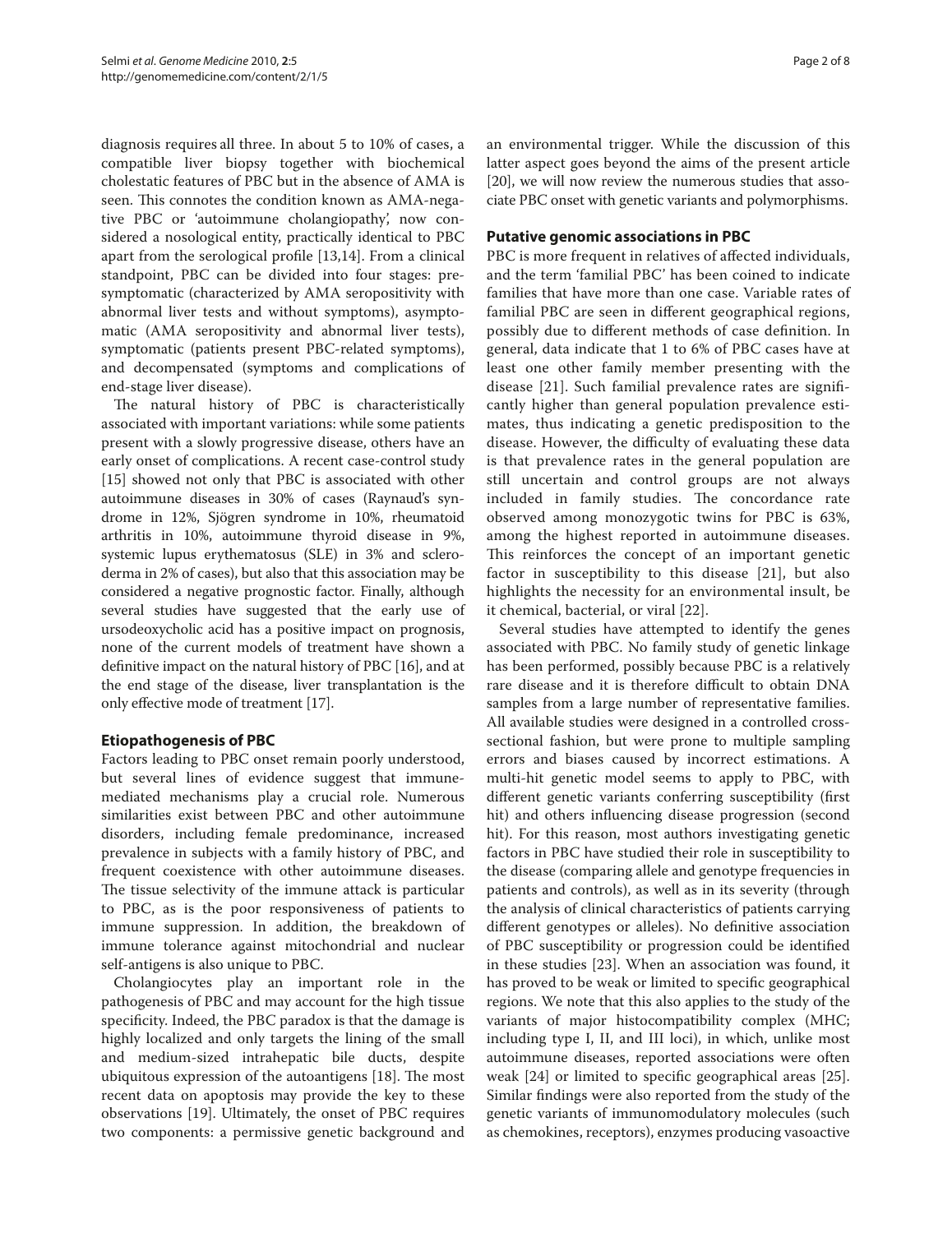compounds, and bile-acid transporters [9]. The proposed associations are summarized next.

#### **Major histocompatibility complex and PBC**

Strong associations with specific MHC human leukocyte antigen (HLA) alleles have been reported in many autoimmune diseases, in some cases constituting the goldstandard for the diagnosis of otherwise undetermined cases [26].

Studies performed on small cohorts of subjects (between 21 and 75) have examined the association between HLA class I molecules and PBC susceptibility [27-33], but the conclusions of these early reports were affected by several major flaws, including limited statistical power, and technological problems for an accurate allele analysis. Nevertheless, our group reported that PBC is associated with various HLA-B alleles in a small proportion of patients [34]. It is possible that the positive association might be secondary to linkage disequilibrium. Based on the available data, we should therefore regard PBC associations with HLA class I genes as weak.

The association of HLA class II alleles with PBC has been widely studied in Caucasian and Asian patient cohorts. In studies from Germany, Spain, Sweden, and the United States, *HLA-DR8* (*DRB1\*08*) was found with significantly higher frequency in patients with PBC compared to controls; cumulatively, data aggregation indicates that *DR8* might constitute a risk factor for PBC among Caucasians [32,35-38]. In 2001, data from Newcastle, UK demonstrated that the linkage of *DQA1\*0401* and *DR8-DQB1\*0402* is associated with PBC progression and not susceptibility [39]. Other studies in non-British European populations have not confirmed this association [30,33,34,40,41]. Moreover, other European studies suggested significant associations of PBC with *DR3* [27,33] and *DPB1\*0301* [42], while the most recent study from the United States demonstrated an association between the *DRB1\*08-DQA1\*0401-DQB1\*04* haplotype and PBC, albeit in a minority of patients [38]. Finally, studies from Japan failed to provide a consistent picture of HLA class II associations with PBC [28,29,43]. Interestingly, in a large series of Italian patients with PBC and controls, we observed a protective effect of the *DRB1\*11* allele in PBC, which was later confirmed in a larger set of patients and controls along with a positive association with *DRB1\*08* [25].

In summary, we can conclude that the picture of HLA class II involvement in PBC is quite complex. We could assume that, similar to the epidemiological data, the genetic background in PBC could be associated with a geographical pattern.

Data from association studies of polymorphisms of tumor necrosis factor (TNF)-α in PBC are conflicting and a cautious interpretation is encouraged [44]. A polymorphism of the gene promoter region produces the more frequent variant *TNF1*, and the less frequent variant *TNF2* [45], with *TNF2* associated with increased transcription [46-48]. The prevalence of the *TNF2* allele was reportedly protective against PBC onset [49] while two other studies independently failed to detect any difference in genotype distributions between patients and controls [50,51]. In the study from Tanaka and colleagues, heterozygous patients had a significantly worse prognosis compared to homozygous *TNF1/TNF1* patients [50], as indicated by higher Mayo score value, currently the only validated index for PBC [52]. However, a study from Newcastle, UK did not confirm this alleged association [51]. Similarly, data obtained from Scottish, Brazilian, and Chinese patient cohorts with PBC [41,53,54], and from a small population of patients undergoing liver transplantation for end-stage PBC [55], revealed no association of *TNF* genotypes with disease susceptibility or onset.

High-throughput novel technologies have made the study of single nucleotide polymorphisms (SNPs) of candidate genes the method of choice for association studies in PBC. The analysis of SNPs can define the linkage of specific loci or neighboring regions with disease traits. We note that, in addition to the general considerations expressed above on the choice of candidate genes and populations, the study of SNPs should be more focused on coding variants (that is, with demonstrated effects on phenotype) of genes, although this might exclude other SNPs that are possibly in linkage disequilibrium with genes that are important for disease onset [56].

## **Non-MHC genes in PBC**

Most studies of SNPs in PBC have been dedicated to molecules involved in regulating the immune response, thus hypothesizing that genomic differences at these levels might confer susceptibility to the loss of tolerance or to an aberrant immune response. Based on the expression of cytotoxic T lymphocyte antigen-4 (*CTLA-4*) by T cells following activation and the regulatory effect of this molecule on peripheral T cell responses, SNPs of *CTLA-4* were suggested as factors facilitating the breakdown of tolerance. Accordingly, the coding 49A>G SNP was found associated with PBC in a large British study [57] and in 77 Chinese patients with PBC [58], while a smaller study from Brazil failed to confirm the association [41]. Several studies were further dedicated to SNPs of interleukins (ILs), based on their critical role in the regulation of the immune response. Prompted by experimental data such as its dysregulated production by monocytes in PBC [59], SNPs of *IL-1* were studied. First, a study from the UK reported a significantly higher frequency of the *IL-1B\*1,1* genotype in patients with PBC compared to controls. The difference in the *IL-1B\*1,1*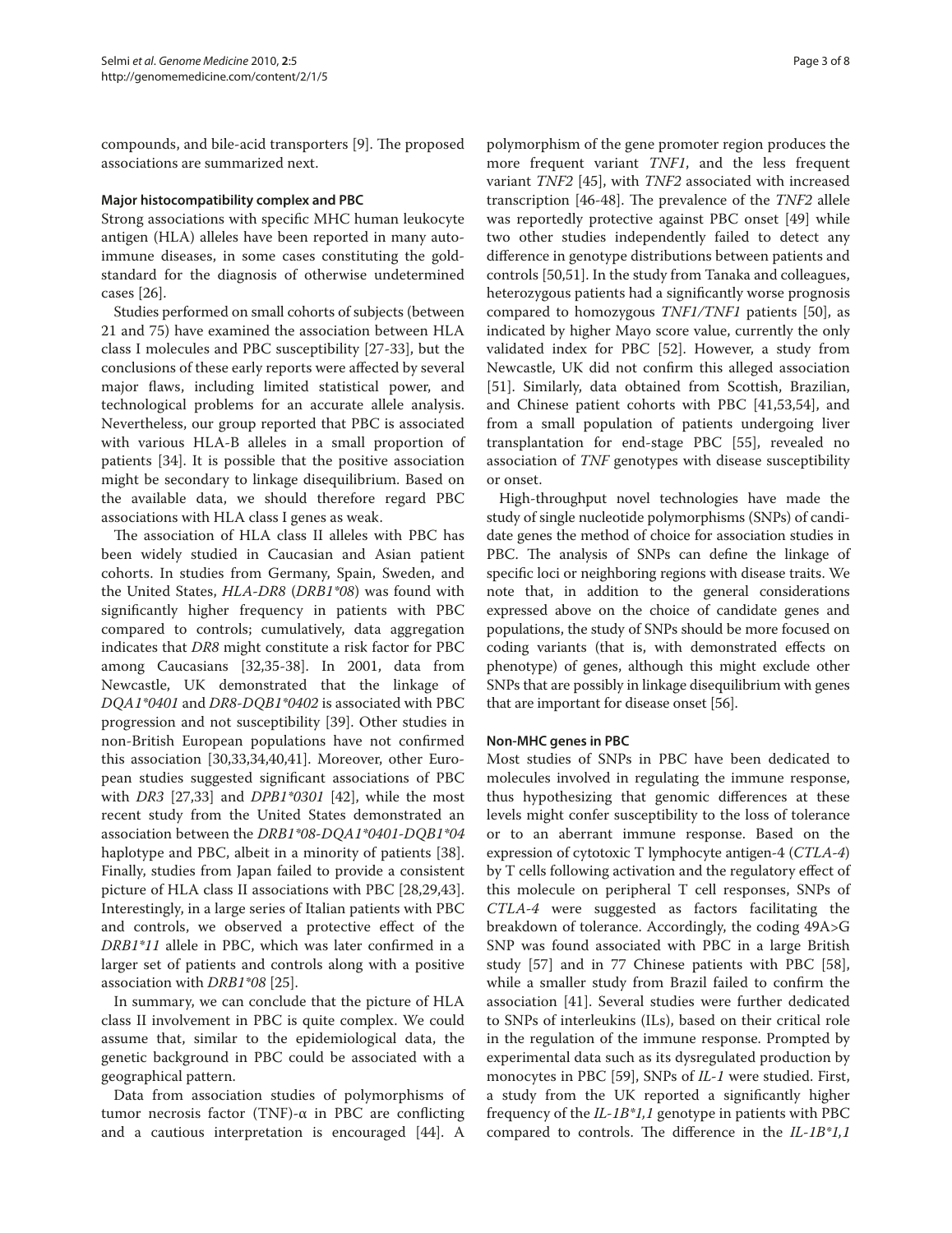genotype distribution was even more marked in patients with early-stage disease, thus possibly indicating that *IL-1* alleles might influence disease progression [39]. The lack of association with PBC onset was also independently confirmed by Hungarian [60] and Chinese [61] researchers. The latter group, however, more recently described an association of PBC with the *IL1-RN* intron genotype, comparing frequencies in 77 patients with PBC and 160 controls [62]. Further, based on experimental evidence of cytokine profiles and their involvement in the development of T helper 1 cell responses, SNPs of the promoter region of the *IL-10* gene were also analyzed in patients with PBC and controls [53,62,63]. Data from Italian and Japanese series demonstrated that both groups presented a higher prevalence of the -1082G/G genotype [63]. Such association was not confirmed in 77 Chinese patients with PBC [61,62].

SNPs of the 1,25-dihydroxyvitamin D receptor (*VDR*) gene have been investigated in several studies, based on the dual role of vitamin D in the regulation of bone metabolism and inflammation. Accelerated bone loss rates in patients with prolonged cholestasis (as in PBC) have been repeatedly reported, sometimes with conflicting results, and in some cases with less than rigorous experimental designs. A significant association between *Bsm*II polymorphisms of *VDR* and PBC was reported in patients with PBC from Germany, Hungary, and China [60,64-66], while the proposed association with bone loss [67] was not reproduced [68]. We believe that differences in the *VDR* gene might unravel further potential scenarios to help explain the infrequency of PBC in African-American women [69], and could in turn support a possible role for sunlight exposure in PBC onset. Although fascinating, this assumption remains a hypothesis, yet to be confirmed.

Molecules responsible for bile acid transport and excretion in the biliary tree have been obvious targets in the search for genomic determinants of PBC onset. Interestingly, SNPs and mutation of ATP binding cassette (ABC) transporters involved in the secretion of bile from the hepatocyte [70] have been associated with intrahepatic cholestasis of pregnancy [71], somehow reproducing the clinical picture observed in PBC. Pauli-Magnus and colleagues [70] have carried out gene sequencing to investigate the variants of genes coding for the two main ABC transporters, identifying 45 *ABCB11* and 46 *ABCB4* variants, but found that no mutation was associated with PBC. More recently, a similar lack of association data was reported for the anion exchanger gene *SLC4A2* [72].

Prompted by the xenobiotic PBC theory [21], we also investigated whether genetic variants leading to different xenobiotic metabolism or transport might in turn account for an increased risk of developing the disease. We therefore genotyped several polymorphisms of enzymes involved in the transport and metabolism of xenobiotics in 169 patients with PBC and 225 healthy controls [73]. Data demonstrated that no polymorphism was associated with PBC susceptibility, while a weak association of the cytochrome P450 *CYP2E1* c2 allele with disease severity was observed in a small subgroup of patients.

Recent studies demonstrated that copy number variations are found in patients with PBC, as in the case of an intragenic region on chromosome 4 called MER115. This was identified during investigation regarding microbial agents using representational difference analysis [74]. The observation that keratin mutations are more frequently encountered in PBC cases and reflect the disease phenotype [75] is also of note.

#### **Genome-wide studies come of age**

More recently, the first genome-wide case-control association study was reported in PBC cases from Canada and the US [76] and reported significant associations of PBC with *IL-12A*, *IL-12RB2*, and *STAT4* polymorphisms. The study benefited from sufficient statistical power due to the inclusion of 536 patients with PBC and 1,536 controls genotyped for over 300,000 SNPs, and has to be regarded as the current state-of-the-art study into the genetic basis of PBC, although new and more powerful genotyping tools are becoming available. The role of *IL-12* was most recently supported by experimental data from our group demonstrating in a PBC animal model that the *IL-12p40* gene is crucial to autoimmunity development [77], thus proving an ideal link between genomic studies and disease pathogenesis, with potential therapeutic implications

#### **The sex chromosome connection in PBC**

Similar to other autoimmune diseases commonly diagnosed in women after the menopause [78], fetal microchimerism has been suggested in PBC, with the hypothesis of higher prevalence of small amounts of fetal (paternal) DNA found in mothers with PBC [79]. First, it was suggested that the presence of fetal DNA in the liver of affected women years after pregnancy might predispose to PBC [80]; however, independent findings have not confirmed this hypothesis [81,82]. Genes on the X chromosome are critical to the maintenance of physiological sex hormone levels and, more importantly, of immune responsiveness [83]. Invernizzi and colleagues reported age-dependent enhanced monosomy X in the peripheral white blood cells of women with PBC [84], and later data suggested that the X chromosome loss is preferential (that is, it more commonly involves the paternal or maternal chromosome) [85]. This observation seems to indicate a polygenic model for PBC, with an X-linked major locus of susceptibility in which genes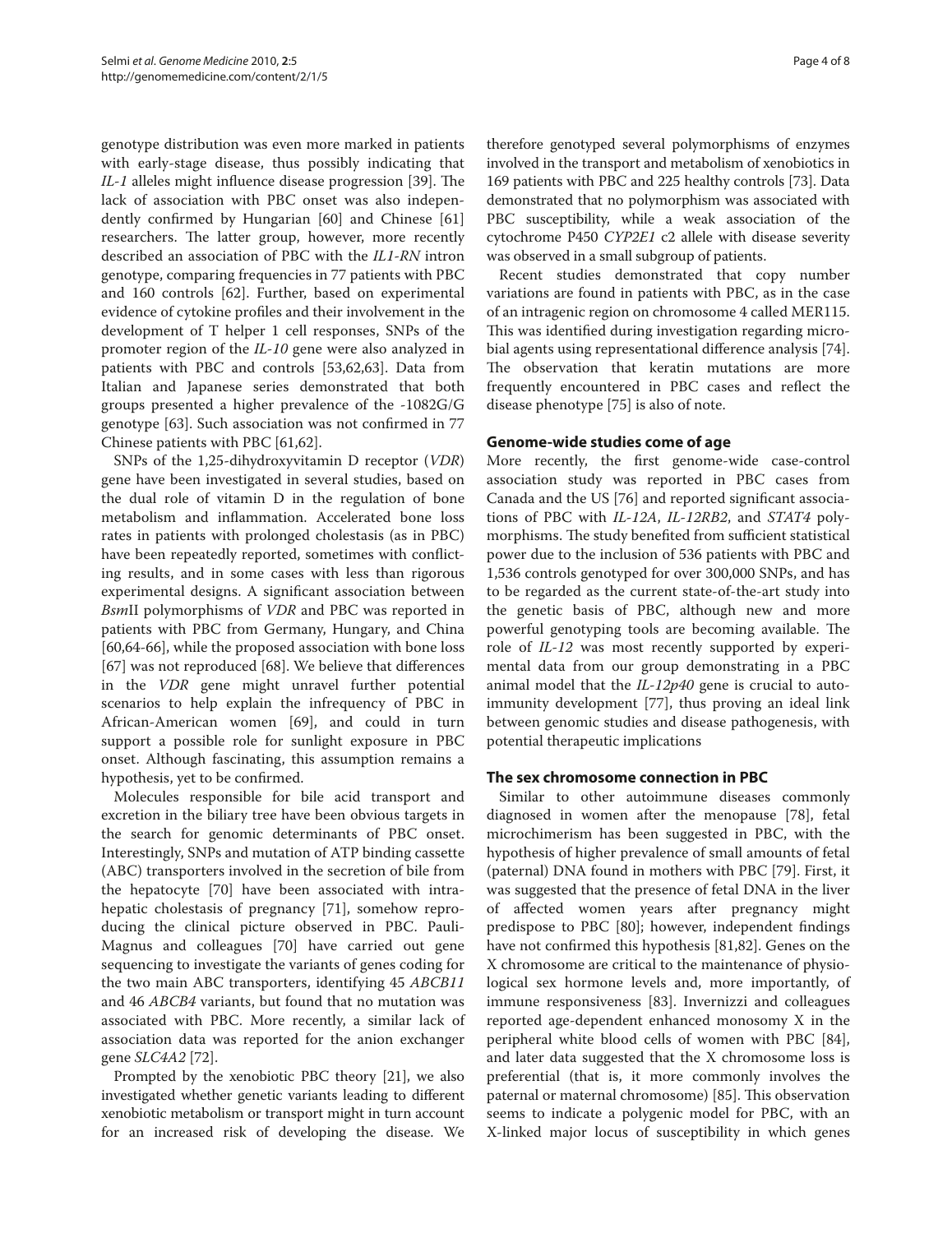escaping inactivation are the major candidates [86]. This is well represented in the recent literature on conditions characterized by major sex chromosome defects [87-90].

## **Is it prime time for epigenetics?**

Studying the genetic basis of human diseases may yield direct data; however, uncovering the genetic causes of diseases may not help in reversing the disease process itself. In contrast, epigenetic mechanisms governing diseases seem more malleable than genetic sequences, and if causal epigenetic changes are uncovered, they may be potentially reversed through pharmacological interventions or changing environmental stimuli [91]. There is an emerging efficacy for cancer treatments in the use of 'epigenetic drugs' that inhibit DNA methylation or histone deacetylation [92], so such strategies may be useful to treat other human diseases with epigenetic bases.

Studies on the epigenetics of autoimmunity have been limited to SLE and rheumatoid arthritis, while no data are currently available for PBC [93]. In 1997, Huang and colleagues [94] failed to observe significant differences in X chromosome inactivation in four monozygotic twins discordant for SLE, although only one fully inactivated gene (androgen receptor) was evaluated in this work. On the other hand, Richardson and colleagues [95] demonstrated DNA hypomethylation of T lymphocytes of patients affected by SLE. In association with the reportedly higher numbers of CD4+ lymphocytes in females compared to males [96], these data encouraged further analysis in the field. Drugs such as hydralazine and procainamide inhibit T-cell DNA methylation and induce a murine lupus-like syndrome characterized by the presence of anti-double strand DNA (anti-dsDNA) antibodies and glomerulonephritis [97]. Recently, the effect of methylation on single molecules was demonstrated; Oelke and colleagues [98] reported the similar *in vitro* behavior of SLE T cells and healthy T cells treated with DNA methylation inhibitors. In particular, both lymphocyte populations overexpressed CD70, leading to an increased production of IgG [98]. Taken together, these findings, obtained in a different yet femalepredominant autoimmune disease such as SLE, support the potential role of epigenetics in PBC, as represented by microRNA data [99].

## **Concluding remarks and future developments**

Following the review of the numerous published studies on the genomic associations in PBC, three major questions remain. Firstly, how do these new variants increase our understanding of the disease or lead to new insights about disease pathogenesis, treatment or management? This constitutes possibly the most prominent weakness of the available studies in PBC genetics, as the candidate genes were often chosen based on a weak background. This limitation can be overtaken with rigorous approaches based on solid associations, as in the case of *IL-12*. Second, how have these variants impacted on other autoimmune diseases with a genetic component? While other autoimmune diseases cannot be directly compared to PBC, the presence of similar genetic associations between them is likely, as in the case of *STAT4* in SLE and rheumatoid arthritis [100]. The third and most difficult question is related to the potential clinical applications of these variants for personalized medicine in PBC [101]. We suggest that only the integration of genomic data with findings from epigenetics and microRNA research [102], possibly through the use of antisense oligomers, will provide a pragmatic use for the gathered evidence.

#### **Abbreviations**

ABC, ATP binding cassette; AMA, antimitochondrial antibody; ANA, antinuclear antibody; CTLA-4, cytotoxic T lymphocyte antigen-4; CYP, cytochrome P450; HLA, human leukocyte antigen; IgM, immunoglobulin M; IL, interleukin; MHC, major histocompatibility complex; Nup62, nucleoporin p62; NPC, nuclear pore complex; PBC, primary biliary cirrhosis; SLE, systemic lupus erythematosus; SNP, single nucleotide polymorphism; TNF, tumor necrosis factor; VDR, 1,25-dihydroxyvitamin D receptor.

#### **Author details**

1 Department of Translational Medicine, Università degli Studi di Milano, Milan, Italy

2 Department of Medicine, IRCCS-Istituto Clinico Humanitas, Rozzano, Italy 3 Department of Internal Medicine, Division of Gastroenterology and Hepatology, University of California, Davis, Sacramento, CA, USA 4 Division of Rheumatology, Allergy and Clinical Immunology, University of California at Davis, GBSF suite 6510, 451 E. Health Sciences Dr, Davis, CA 95616, USA.

#### **Competing interests**

The authors declare that they have no competing interests.

#### **Authors' contributions**

CS performed the literature search and wrote a major part of the manuscript, NT edited the manuscript and made significant additions, AA contributed to the literature search and data discussion, MEG mentored the co-authors and contributed to the manuscript writing.

#### Published: 26 January 2010

#### **References**

- 1. Kaplan MM, Gershwin ME: Primary biliary cirrhosis. *N Engl J Med* 2005, 353:1261-1273.
- 2. Selmi C, Zuin M, Bowlus CL, Gershwin ME: Anti-mitochondrial antibodynegative primary biliary cirrhosis. *Clin Liver Dis* 2008, 12:173-185, ix.
- 3. Kikuchi K, Lian ZX, Yang GX, Ansari AA, Ikehara S, Kaplan M, Miyakawa H, Coppel RL, Gershwin ME: Bacterial CpG induces hyper-IgM production in CD27(+) memory B cells in primary biliary cirrhosis. *Gastroenterology* 2005, 128:304-312.
- 4. Invernizzi P, Selmi C, Ranftler C, Podda M, Wesierska-Gadek J: Antinuclear antibodies in primary biliary cirrhosis. *Semin Liver Dis* 2005, 25:298-310.
- 5. Wesierska-Gadek J, Penner E, Battezzati PM, Selmi C, Zuin M, Hitchman E, Worman HJ, Gershwin ME, Podda M, Invernizzi P: Correlation of initial autoantibody profile and clinical outcome in primary biliary cirrhosis. *Hepatology* 2006, 43:1135-1144.
- 6. Nakamura M, Shimizu-Yoshida Y, Takii Y, Komori A, Yokoyama T, Ueki T, Daikoku M, Yano K, Matsumoto T, Migita K, Yatsuhashi H, Ito M, Masaki N, Adachi H, Watanabe Y, Nakamura Y, Saoshiro T, Sodeyama T, Koga M, Shimoda S, Ishibashi H: Antibody titer to gp210-C terminal peptide as a clinical parameter for monitoring primary biliary cirrhosis. *J Hepatol* 2005, 42:386-392.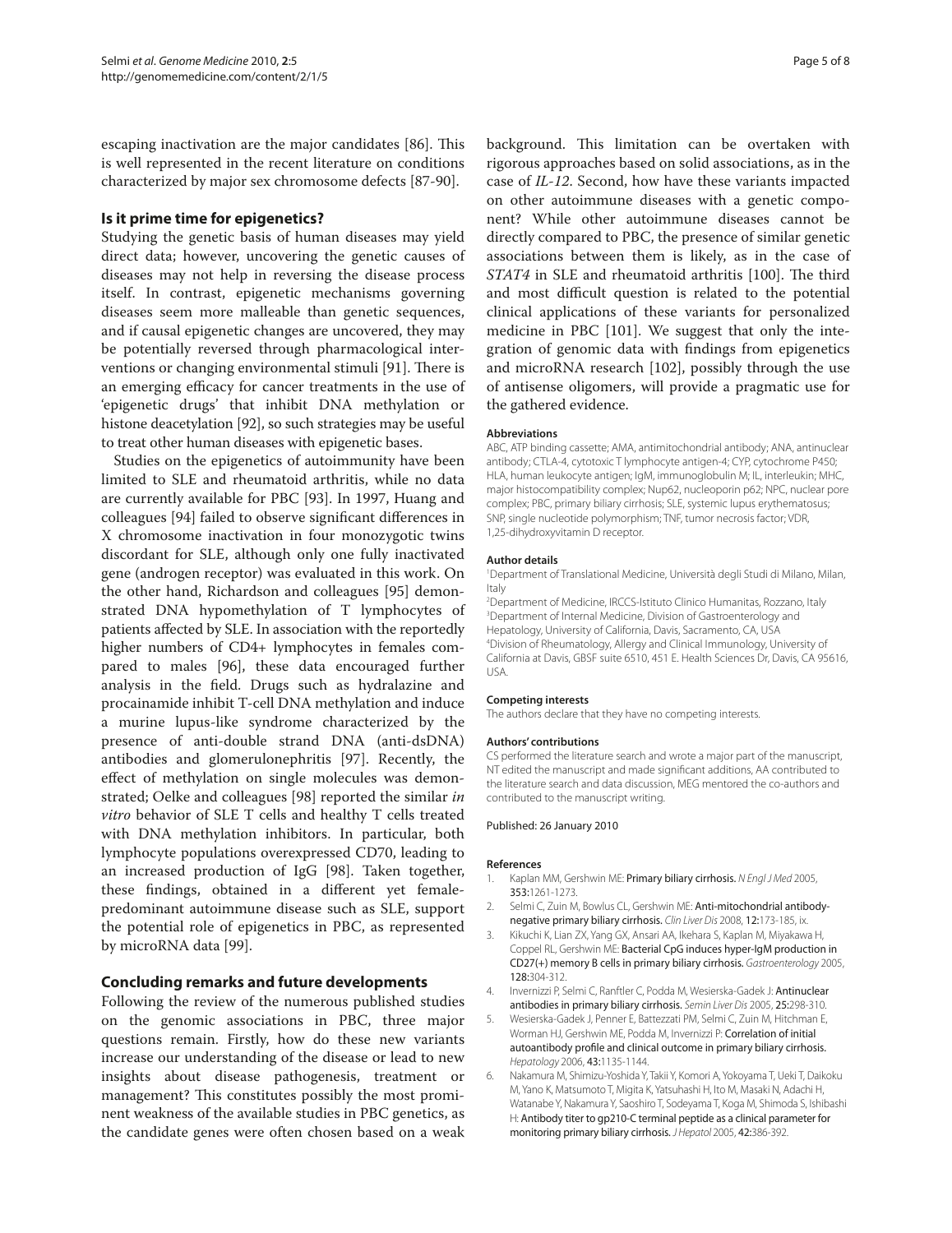- 7. Lleo A, Battezzati PM, Selmi C, Gershwin ME, Podda M: Is autoimmunity a matter of sex? *Autoimmun Rev* 2008, 7:626-630.
- Jones DE, Watt FE, Metcalf JV, Bassendine MF, James OF: Familial primary biliary cirrhosis reassessed: a geographically-based population study. *J Hepatol* 1999, 30:402-407.
- 9. Invernizzi P, Gershwin ME: The genetic basis of primary biliary cirrhosis: premises, not promises. *Gastroenterology* 2008, 135:1044-1047.
- 10. Lazaridis KN, Talwalkar JA: Clinical epidemiology of primary biliary cirrhosis: incidence, prevalence, and impact of therapy. *J Clin Gastroenterol* 2007, 41:494-500.
- 11. Cooper GS, Bynum ML, Somers EC: Recent insights in the epidemiology of autoimmune diseases: Improved prevalence estimates and understanding of clustering of diseases. *J Autoimmun* 2009, 33:197-207.
- 12. Selmi C, Invernizzi P, Zuin M, Podda M, Gershwin ME: Genetics and geoepidemiology of primary biliary cirrhosis: following the footprints to disease etiology. *Semin Liver Dis* 2005, 25:265-280.
- 13. Invernizzi P, Crosignani A, Battezzati PM, Covini G, De Valle G, Larghi A, Zuin M, Podda M: Comparison of the clinical features and clinical course of antimitochondrial antibody-positive and -negative primary biliary cirrhosis. *Hepatology* 1997, 25:1090-1095.
- 14. Shimoda S, Harada K, Niiro H, Yoshizumi T, Soejima Y, Taketomi A, Maehara Y, Tsuneyama K, Nakamura M, Komori A, Migita K, Nakanuma Y, Ishibashi H, Selmi C, Gershwin ME: Biliary epithelial cells and primary biliary cirrhosis: The role of liver-infiltrating mononuclear cells. *Hepatology* 2008, 47:958-965.
- 15. Gershwin ME, Selmi C, Worman HJ, Gold EB, Watnik M, Utts J, Lindor KD, Kaplan MM, Vierling JM: Risk factors and comorbidities in primary biliary cirrhosis: a controlled interview-based study of 1032 patients. *Hepatology*  2005, 42:1194-1202.
- 16. Gong Y, Huang ZB, Christensen E, Gluud C: Ursodeoxycholic acid for primary biliary cirrhosis. *Cochrane Database Syst Rev* 2008, 3:CD000551.
- 17. Neuberger J: Liver transplantation for primary biliary cirrhosis: indications and risk of recurrence. *J Hepatol* 2003, 39:142-148.
- 18. Gershwin ME, Mackay IR, Sturgess A, Coppel RL: Identification and specificity of a cDNA encoding the 70 kd mitochondrial antigen recognized in primary biliary cirrhosis. *J Immunol* 1987, 138:3525-3531.
- 19. Lleo A, Selmi C, Invernizzi P, Podda M, Coppel RL, Mackay IR, Gores GJ, Ansari AA, Van de Water J, Gershwin ME: Apotopes and the biliary specificity of primary biliary cirrhosis. *Hepatology* 2009, 49:871-879.
- 20. Agmon-Levin N, Ram M, Barzilai O, Porat-Katz BS, Parikman R, Selmi C, Gershwin ME, Anaya JM, Youinou P, Bizzaro N, Tincani A, Tzioufas AG, Cervera R, Stojanovich L, Martin J, Gonzalez-Gay MA, Valentini G, Blank M, SanMarco M, Rozman B, Bombardieri S, De Vita S, Shoenfeld Y: Prevalence of hepatitis C serum antibody in autoimmune diseases. *J Autoimmun* 2009, 32:261-266.
- 21. Selmi C, Invernizzi P, Keefe EB, Coppel RL, Podda M, Rossaro L, Ansari AA, Gershwin ME: Epidemiology and pathogenesis of primary biliary cirrhosis. *J Clin Gastroenterol* 2004, 38:264-271.
- 22. Christen U, Hintermann E, Holdener M, von Herrath MG: Viral triggers for autoimmunity: Is the 'glass of molecular mimicry' half full or half empty? *J Autoimmun* 2009. [Epub ahead of print]
- 23. Jones DE, Donaldson PT: Genetic factors in the pathogenesis of primary biliary cirrhosis. *Clin Liver Dis* 2003, 7:841-864.
- 24. Invernizzi P, Selmi C, Mackay IR, Podda M, Gershwin ME: From bases to basis: linking genetics to causation in primary biliary cirrhosis. *Clin Gastroenterol Hepatol* 2005, 3:401-410.
- 25. Invernizzi P, Selmi C, Poli F, Frison S, Floreani A, Alvaro D, Almasio P, Rosina F, Marzioni M, Fabris L, Muratori L, Qi L, Seldin MF, Gershwin ME, Podda M: Human leukocyte antigen polymorphisms in Italian primary biliary cirrhosis: a multicenter study of 664 patients and 1992 healthy controls. *Hepatology* 2008, 48:1906-1912.
- 26. McCluskey J, Peh CA: The human leucocyte antigens and clinical medicine: an overview. *Rev Immunogenet* 1999, 1:3-20.
- 27. Ercilla G, Parés A, Arriaga F, Bruguera M, Castillo R, Rodés J, Vives J: Primary biliary cirrhosis associated with DLA-DRw3. *Tissue Antigens* 1979, 14:449-452.
- 28. Miyamori H, Kato Y, Kobayashi K, Hattori N: **HLA antigens in Japanese** patients with primary biliary cirrhosis and autoimmune hepatitis. *Digestion*  1983, 26:213-217.
- 29. Onishi S, Sakamaki T, Maeda T, Iwamura S, Tomita A, Saibara T, Yamamoto Y: DNA typing of HLA class II genes; DRB1\*0803 increases the susceptibility of Japanese to primary biliary cirrhosis. *J Hepatol* 1994, 21:1053-1060.
- 30. Bassendine MF, Dewar PJ, James OF: HLA-DR antigens in primary biliary cirrhosis: lack of association. *Gut* 1985, 26:625-628.
- 31. Briggs DC, Donaldson PT, Hayes P, Welsh KI, Williams R, Neuberger JM: A major histocompatibility complex class III allotype (C4B 2) associated with primary biliary cirrhosis (PBC). *Tissue Antigens* 1987, 29:141-145.
- 32. Manns MP, Bremm A, Schneider PM, Notghi A, Gerken G, Prager-Eberle M, Stradmann-Bellinghausen B, Meyer zum Buschenfelde KH, Rittner C: HLA DRw8 and complement C4 deficiency as risk factors in primary biliary cirrhosis. *Gastroenterology* 1991, 101:1367-1373.
- 33. Morling N, Dalhoff K, Fugger L, Georgsen J, Jakobsen B, Ranek L, Odum N, Svejgaard A: DNA polymorphism of HLA class II genes in primary biliary cirrhosis. *Immunogenetics* 1992, 35:112-116.
- 34. Invernizzi P, Battezzati PM, Crosignani A, Perego F, Poli F, Morabito A, De Arias AE, Scalamogna M, Zuin M, Podda M: Peculiar HLA polymorphisms in Italian patients with primary biliary cirrhosis. *J Hepatol* 2003, 38:401-406.
- 35. Gores GJ, Moore SB, Fisher LD, Powell FC, Dickson ER: Primary biliary cirrhosis: associations with class II major histocompatibility complex antigens. *Hepatology* 1987, 7:889-892.
- 36. Begovich AB, Klitz W, Moonsamy PV, Van de Water J, Peltz G, Gershwin ME: Genes within the HLA class II region confer both predisposition and resistance to primary biliary cirrhosis. *Tissue Antigens* 1994, 43:71-77.
- 37. Wassmuth R, Depner F, Danielsson A, Hultcrantz R, Loof L, Olson R, Prytz H, Sandberg-Gertzen H, Wallerstedt S, Lindgren S: HLA class II markers and clinical heterogeneity in Swedish patients with primary biliary cirrhosis. *Tissue Antigens* 2002, 59:381-387.
- 38. Mullarkey ME, Stevens AM, McDonnell WM, Loubiere LS, Brackensick JA, Pang JM, Porter AJ, Galloway DA, Nelson JL: Human leukocyte antigen class II alleles in Caucasian women with primary biliary cirrhosis. *Tissue Antigens*  2005, 65:199-205.
- 39. Donaldson P, Agarwal K, Craggs A, Craig W, James O, Jones D: HLA and interleukin 1 gene polymorphisms in primary biliary cirrhosis: associations with disease progression and disease susceptibility. *Gut* 2001, 48:397-402.
- 40. Zhang L, Weetman AP, Bassendine M, Oliveira DB: Major histocompatibility complex class-II alleles in primary biliary cirrhosis. *Scand J Immunol* 1994, 39:104-106.
- 41. Bittencourt PL, Palacios SA, Farias AQ, Abrantes-Lemos CP, Cancado EL, Carrilho FJ, Laudanna AA, Kalil J, Goldberg AC: Analysis of major histocompatibility complex and CTLA-4 alleles in Brazilian patients with primary biliary cirrhosis. *J Gastroenterol Hepatol* 2003, 18:1061-1066.
- 42. Mella JG, Roschmann E, Maier KP, Volk BA: Association of primary biliary cirrhosis with the allele HLA-DPB1\*0301 in a German population. *Hepatology* 1995, 21:398-402.
- 43. Seki T, Kiyosawa K, Ota M, Furuta S, Fukushima H, Tanaka E, Yoshizawa K, Kumagai T, Mizuki N, Ando A, *et al*.: Association of primary biliary cirrhosis with human leukocyte antigen DPB1\*0501 in Japanese patients. *Hepatology* 1993, 18:73-78.
- 44. Donaldson PT: TNF gene polymorphisms in primary biliary cirrhosis: a critical appraisal. *J Hepatol* 1999, 31:366-368.
- 45. Wilson AG, di Giovine FS, Blakemore AI, Duff GW: Single base polymorphism in the human tumour necrosis factor alpha (TNF alpha) gene detectable by NcoI restriction of PCR product. *Hum Mol Genet* 1992, 1:353.
- Wilson AG, Symons JA, McDowell TL, McDevitt HO, Duff GW: Effects of a polymorphism in the human tumor necrosis factor alpha promoter on transcriptional activation. *Proc Natl Acad Sci U S A* 1997, 94:3195-3199.
- 47. Kroeger KM, Carville KS, Abraham LJ: The -308 tumor necrosis factor-alpha promoter polymorphism effects transcription. *Mol Immunol* 1997, 34:391-399.
- 48. Wu WS, McClain KL: DNA polymorphisms and mutations of the tumor necrosis factor-alpha (TNF-alpha) promoter in Langerhans cell histiocytosis (LCH). *J Interferon Cytokine Res* 1997, 17:631-635.
- 49. Gordon MA, Oppenheim E, Camp NJ, di Giovine FS, Duff GW, Gleeson D: Primary biliary cirrhosis shows association with genetic polymorphism of tumour necrosis factor alpha promoter region. [see comments] *J Hepatol*  1999, 31:242-247.
- 50. Tanaka A, Quaranta S, Mattalia A, Coppel R, Rosina F, Manns M, Gershwin ME: The tumor necrosis factor-alpha promoter correlates with progression of primary biliary cirrhosis. *J Hepatol* 1999, 30:826-829.
- 51. Jones DE, Watt FE, Grove J, Newton JL, Daly AK, Gregory WL, Day CP, James OF, Bassendine MF: Tumour necrosis factor-alpha promoter polymorphisms in primary biliary cirrhosis. [see comments] *J Hepatol* 1999, 30:232-236.
- 52. Dickson ER, Grambsch PM, Fleming TR, Fisher LD, Langworthy A: Prognosis in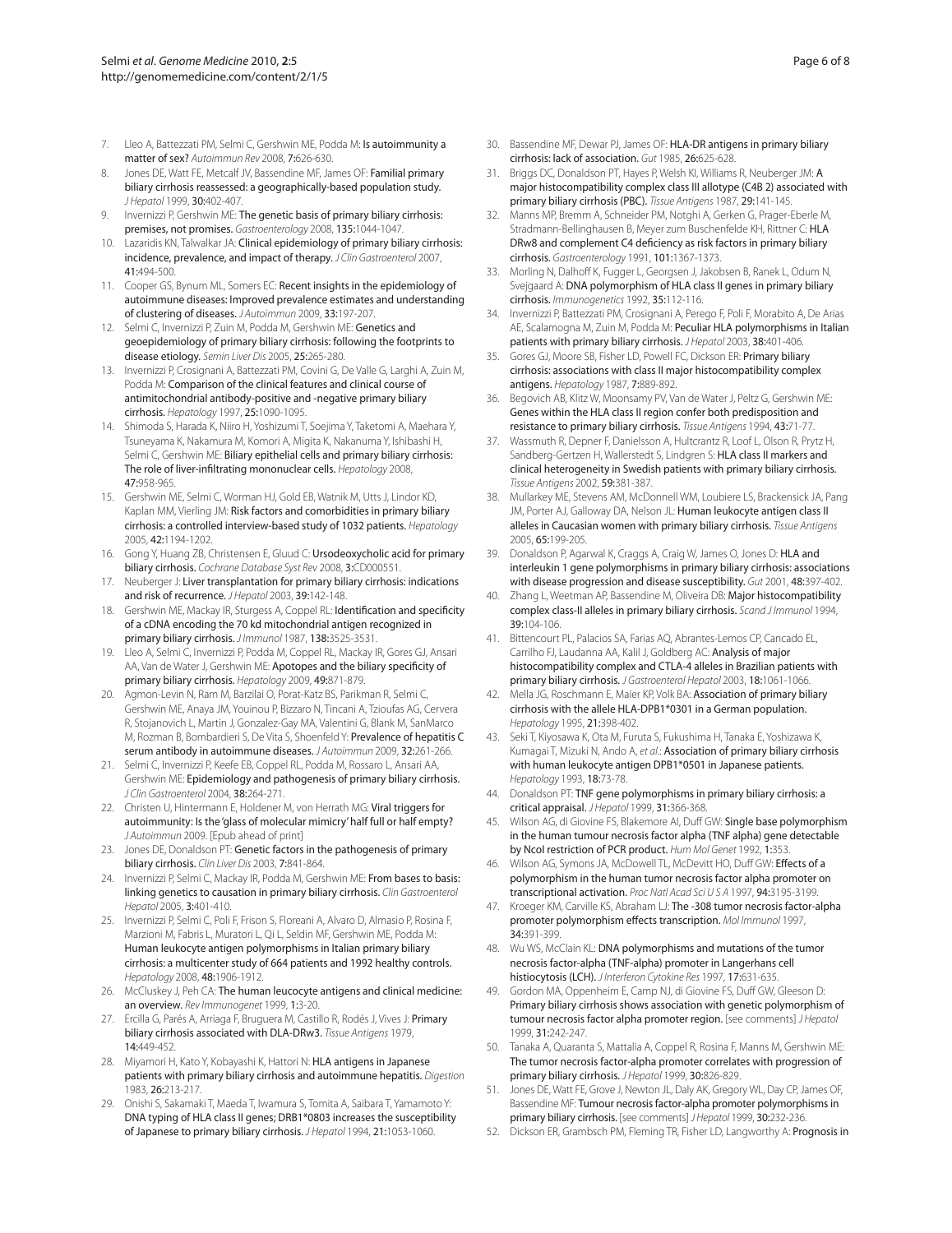primary biliary cirrhosis: model for decision making. *Hepatology* 1989, 10:1-7.

- 53. Bathgate AJ, Pravica V, Perrey C, Hayes PC, Hutchinson IV: Polymorphisms in tumour necrosis factor alpha, interleukin-10 and transforming growth factor beta1 genes and end-stage liver disease. *Eur J Gastroenterol Hepatol*  2000, 12:1329-1333.
- 54. Fan LY, Zhong RQ, Tu XQ, Thomas P, Ralph F, Zhu Y, Zhou L: [Genetic association of tumor necrosis factor (TNF)-alpha polymorphisms with primary biliary cirrhosis and autoimmune liver diseases in a Chinese population]. *Zhonghua Gan Zang Bing Za Zhi* 2004, 12:160-162.
- 55. Jazrawi SF, Zaman A, Muhammad Z, Rabkin JM, Corless CL, Olyaei A, Biggs A, Ham J, Chou S, Rosen HR: Tumor necrosis factor-alpha promoter polymorphisms and the risk of rejection after liver transplantation: a case control analysis of 210 donor-recipient pairs. *Liver Transpl* 2003, 9:377-382.
- 56. Hirschhorn JN, Lohmueller K, Byrne E, Hirschhorn K: A comprehensive review of genetic association studies. *Genet Med* 2002, 4:45-61.
- 57. Agarwal K, Jones DE, Daly AK, James OF, Vaidya B, Pearce S, Bassendine MF: CTLA-4 gene polymorphism confers susceptibility to primary biliary cirrhosis. *J Hepatol* 2000, 32:538-541.
- 58. Fan LY, Tu XQ, Cheng QB, Zhu Y, Feltens R, Pfeiffer T, Zhong RQ: Cytotoxic T lymphocyte associated antigen-4 gene polymorphisms confer susceptibility to primary biliary cirrhosis and autoimmune hepatitis in Chinese population. *World J Gastroenterol* 2004, 10:3056-3059.
- Kershenobich D, Rojkind M, Quiroga A, Alcocer-Varela J: Effect of colchicine on lymphocyte and monocyte function and its relation to fibroblast proliferation in primary biliary cirrhosis. *Hepatology* 1990, 11:205-209.
- 60. Lakatos LP, Bajnok E, Hegedus D, Toth T, Lakatos P, Szalay F: Vitamin D receptor, oestrogen receptor-alpha gene and interleukin-1 receptor antagonist gene polymorphisms in Hungarian patients with primary biliary cirrhosis. *Eur J Gastroenterol Hepatol* 2002, 14:733-740.
- 61. Fan LY, Zhu Y, Zhong RQ, Tu XQ, Ye WM, Chen QB, Zeng WJ, Kong XT: [Genetic association between interleukins gene polymorphisms with primary biliary cirrhosis in Chinese population]. *Zhongguo Yi Xue Ke Xue Yuan Xue Bao* 2004, 26:505-509.
- 62. Fan LY, Tu XQ, Zhu Y, Pfeiffer T, Feltens R, Stoecker W, Zhong RQ: Genetic association of cytokines polymorphisms with autoimmune hepatitis and primary biliary cirrhosis in the Chinese. *World J Gastroenterol* 2005, 11:2768-2772.
- 63. Matsushita M, Tanaka A, Kikuchi K, Kitazawa E, Kawaguchi N, Kawashima Y, Kato T, Fujikawa H, Quaranta S, Rosina F, Gershwind ME, Miyakawa H: Association of single nucleotide polymorphisms of the interleukin-10 promoter gene and susceptibility to primary biliary cirrhosis: immunogenetic differences in Italian and Japanese patients. *Autoimmunity*  2002, 35:531-536.
- 64. Vogel A, Strassburg CP, Manns MP: Genetic association of vitamin D receptor polymorphisms with primary biliary cirrhosis and autoimmune hepatitis. *Hepatology* 2002, 35:126-131.
- 65. Halmos B, Szalay F, Cserniczky T, Nemesanszky E, Lakatos P, Barlage S, Schmitz G, Romics L, Csaszar A: Association of primary biliary cirrhosis with vitamin D receptor BsmI genotype polymorphism in a Hungarian population. *Dig Dis Sci* 2000, 45:1091-1095.
- 66. Fan LY, Zhong RQ, Tu XQ, Zhu Y, Gong CL, Zhou L, Zhao ZX, Feltens R, Pfeiffer T: [Genetic association of vitamin D receptor polymorphisms with primary biliary cirrhosis and autoimmune liver diseases on Chinese]. *Zhonghua Yi Xue Za Zhi* 2003, 83:1852-1855.
- 67. Springer JE, Cole DE, Rubin LA, Cauch-Dudek K, Harewood L, Evrovski J, Peltekova VD, Heathcote EJ: Vitamin D-receptor genotypes as independent genetic predictors of decreased bone mineral density in primary biliary cirrhosis. *Gastroenterology* 2000, 118:145-151.
- 68. Pares A, Guanabens N, Alvarez L, De Osaba MJ, Oriola J, Pons F, Caballeria L, Monegal A, Salvador G, Jo J, Peris P, Rivera F, Ballesta AM, Rodes J: Collagen type Ialpha1 and vitamin D receptor gene polymorphisms and bone mass in primary biliary cirrhosis. *Hepatology* 2001, 33:554-560.
- 69. Vong S, Bell BP: Chronic liver disease mortality in the United States, 1990- 1998. *Hepatology* 2004, 39:476-483.
- 70. Pauli-Magnus C, Kerb R, Fattinger K, Lang T, Anwald B, Kullak-Ublick GA, Beuers U, Meier PJ: BSEP and MDR3 haplotype structure in healthy Caucasians, primary biliary cirrhosis and primary sclerosing cholangitis. *Hepatology* 2004, 39:779-791.
- 71. Pauli-Magnus C, Lang T, Meier Y, Zodan-Marin T, Jung D, Breymann C, Zimmermann R, Kenngott S, Beuers U, Reichel C, Kerb R, Penger A, Meier PJ,

Kullak-Ublick GA: Sequence analysis of bile salt export pump (ABCB11) and multidrug resistance p-glycoprotein 3 (ABCB4, MDR3) in patients with intrahepatic cholestasis of pregnancy. *Pharmacogenetics* 2004, 14:91-102.

- 72. Juran BD, Atkinson EJ, Larson JJ, Schlicht EM, Lazaridis KN: Common genetic variation and haplotypes of the anion exchanger SLC4A2 in primary biliary cirrhosis. *Am J Gastroenterol* 2009, 104:1406-1411.
- 73. Kimura Y, Selmi C, Leung PS, Mao TK, Schauer J, Watnik M, Kuriyama S, Nishioka M, Ansari AA, Coppel RL, Invernizzi P, Podda M, Gershwin ME: Genetic polymorphisms influencing xenobiotic metabolism and transport in patients with primary biliary cirrhosis. *Hepatology* 2005, 41:55-63.
- 74. Xu L, Guo L, Shen Z, Loss G, Gish R, Wasilenko S, Mason AL: Duplication of MER115 on chromosome 4 in patients with primary biliary cirrhosis. *Liver Int* 2009, 29:375-383.
- 75. Zhong B, Strnad P, Selmi C, Invernizzi P, Tao GZ, Caleffi A, Chen M, Bianchi I, Podda M, Pietrangelo A, Gershwin ME, Omary MB: Keratin variants are overrepresented in primary biliary cirrhosis and associate with disease severity. *Hepatology* 2009, 50:546-554.
- 76. Hirschfield GM, Liu X, Xu C, Lu Y, Xie G, Gu X, Walker EJ, Jing K, Juran BD, Mason AL, Myers RP, Peltekian KM, Ghent CN, Coltescu C, Atkinson EJ, Heathcote EJ, Lazaridis KN, Amos CI, Siminovitch KA: Primary biliary cirrhosis associated with HLA, IL12A, and IL12RB2 variants. *N Engl J Med* 2009, 360:2544-2555.
- 77. Yoshida K, Yang GX, Zhang W, Tsuda M, Tsuneyama K, Moritoki Y, Ansari AA, Okazaki K, Lian ZX, Coppel RL, Mackay IR, Gershwin ME: Deletion of interleukin-12p40 suppresses autoimmune cholangitis in dominant negative transforming growth factor beta receptor type II mice. *Hepatology* 2009, 50:1494-1500.
- 78. Lambert N, Nelson JL: Microchimerism in autoimmune disease: more questions than answers? *Autoimmun Rev* 2003, 2:133-139.
- 79. Sarkar K, Miller FW: Possible roles and determinants of microchimerism in autoimmune and other disorders. *Autoimmun Rev* 2004, 3:454-463.
- 80. Fanning PA, Jonsson JR, Clouston AD, Edwards-Smith C, Balderson GA, Macdonald GA, Crawford DH, Kerlin P, Powell LW, Powell EE: Detection of male DNA in the liver of female patients with primary biliary cirrhosis. *J Hepatol* 2000, 33:690-695.
- 81. Tanaka A, Lindor K, Gish R, Batts K, Shiratori Y, Omata M, Nelson JL, Ansari A, Coppel R, Newsome M, Gershwin ME: Fetal microchimerism alone does not contribute to the induction of primary biliary cirrhosis. *Hepatology* 1999, 30:833-838.
- 82. Invernizzi P, De Andreis C, Sirchia SM, Battezzati PM, Zuin M, Rossella F, Perego F, Bignotto M, Simoni G, Podda M: Blood fetal microchimerism in primary biliary cirrhosis. *Clin Exp Immunol* 2000, 122:418-422.
- 83. Invernizzi P, Pasini S, Selmi C, Gershwin ME, Podda M: Female predominance and X chromosome defects in autoimmune diseases. *J Autoimmun* 2009, 33:12-16.
- 84. Invernizzi P, Miozzo M, Battezzati PM, Bianchi I, Grati FR, Simoni G, Selmi C, Watnik M, Gershwin ME, Podda M: Frequency of monosomy X in women with primary biliary cirrhosis. *Lancet* 2004, 363:533-535.
- 85. Miozzo M, Selmi C, Gentilin B, Grati FR, Sirchia S, Oertelt S, Zuin M, Gershwin ME, Podda M, Invernizzi P: Preferential X chromosome loss but random inactivation characterize primary biliary cirrhosis. *Hepatology* 2007, 46:456-462.
- 86. Lleo A, Selmi C, Invernizzi P, Podda M, Gershwin ME: The consequences of apoptosis in autoimmunity. *J Autoimmun* 2008, 31:257-262.
- 87. Larizza D, Calcaterra V, Martinetti M: Autoimmune stigmata in Turner syndrome: when lacks an X chromosome. *J Autoimmun* 2009, 33:25-30. 88. Persani L, Rossetti R, Cacciatore C, Bonomi M: Primary ovarian insufficiency:
- X chromosome defects and autoimmunity. *J Autoimmun* 2009, 33:35-41.
- 89. Pessach IM, Notarangelo LD: X-linked primary immunodeficiencies as a bridge to better understanding X-chromosome related autoimmunity. *J Autoimmun* 2009, 33:17-24.
- 90. Sawalha AH, Harley JB, Scofield RH: Autoimmunity and Klinefelter's syndrome: when men have two X chromosomes. *J Autoimmun* 2009, 33:31-34.
- 91. Sanchez-Pernaute O, Ospelt C, Neidhart M, Gay S: Epigenetic clues to rheumatoid arthritis. *J Autoimmun* 2008, 30:12-20.
- 92. Egger G, Liang G, Aparicio A, Jones PA: Epigenetics in human disease and prospects for epigenetic therapy. *Nature* 2004, 429:457-463.
- 93. Hewagama A, Richardson B: The genetics and epigenetics of autoimmune diseases. *J Autoimmun* 2009, 33:3-11.
- 94. Huang Q, Parfitt A, Grennan DM, Manolios N: X-chromosome inactivation in